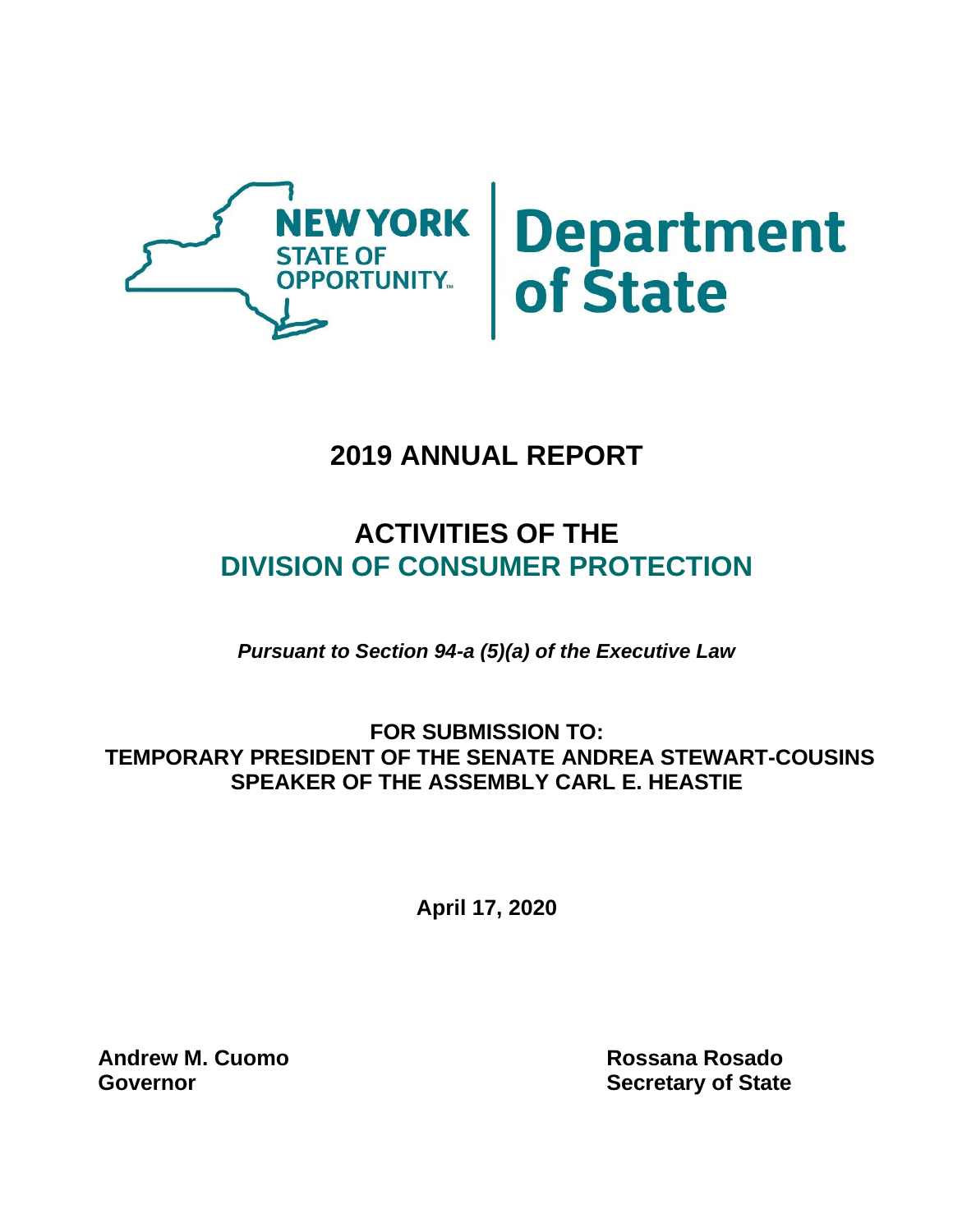#### **INTRODUCTION**

In compliance with the requirements set forth in Executive Law § 94-a (5)(a), the Department of State ("Department") respectfully submits this report regarding the activities of the Division of Consumer Protection ("Division"). This report covers the period of January 1, 2019 through December 31, 2019.

During the reporting period, the Division accomplished its goals of educating and protecting the public by: (1) providing direct assistance and mediation to resolve marketplace complaints; (2) delivering mitigation assistance for victims of identity theft; (3) conducting education campaigns related to scam prevention, identity theft prevention, financial literacy, and product safety; (4) advancing cost effective and quality electric, gas, telephone, and cable service by representing consumers at utility rate and policy proceedings before State and federal regulators; and (5) enforcing the State's Do Not Call Law ("DNC Law").

#### **CONSUMER ASSISTANCE PROGRAM**

Executive Law § 94-a (3)(a)(1) charges the Division to "receive complaints of consumers, attempt to mediate such complaints where appropriate, and refer complaints to the appropriate unit of the department, or federal, state, or local agency authorized by law for appropriate action on such complaints." This statutory mandate is met through the Consumer Assistance Program ("CAP"). The CAP operates a Consumer Assistance Helpline five days per week, 8:30 a.m. to 4:30 p.m. Consumers also have the option of filing a consumer complaint electronically 24 hours per day, seven days per week, via the Department's website. Among other issues, the CAP mediates and resolves complaints regarding product refunds and returns, credit card disputes, debt collection and consolidation practices, internet services, cellular services, credit report errors, and identity theft mitigation.

In 2019, the CAP staff handled 14,881 complaints and inquiries. These activities returned nearly a million dollars to the wallets of New York consumers. Specifically, \$764,540 expended by consumers was returned, and \$68,548 in obligated consumer costs were eliminated. A chart of the top ten consumer concerns addressed in 2019 is attached. (Appendix A)

#### **IDENTITY THEFT PREVENTION AND MITIGATION PROGRAM**

Executive Law § 94-a (3)(a)(9) directs the Division to "establish a process by which victims of identity theft will receive assistance and information to resolve complaints," which includes promulgating rules and regulations to administer the Identity Theft Prevention and Mitigation Program.

The Division received and reviewed 14 consumer credit reporting agency annual filings to ensure compliance with Identity Theft Prevention and Mitigation Program regulations. The regulations serve to hold consumer credit reporting agencies accountable and better assist consumers navigating their credit report, the most critical financial imprint created by the consumer credit reporting agencies.

The Division also published three new Identity Theft Prevention and Mitigation guides for consumers: (1) Tools to Protect Your Credit; (2) How to Respond to Identity Theft and (3) Protect Your Child's Identity.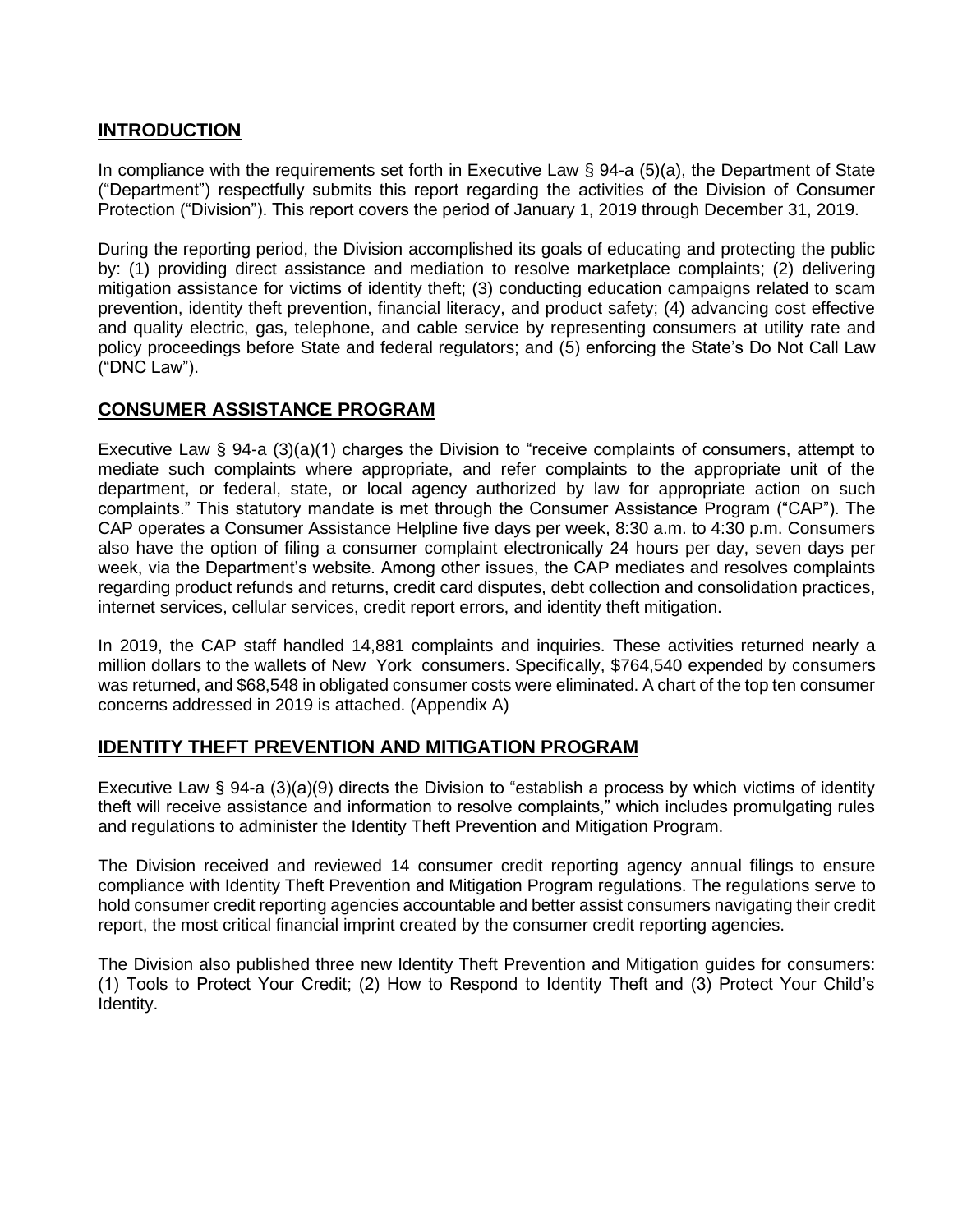#### **OUTREACH AND EDUCATION PROGRAM**

Executive Law § 94-a (3)(a)(3) directs the Division to "initiate and encourage consumer education programs." In 2019, the Division provided presentations on Identity Theft Prevention and Mitigation, Scam Prevention, Financial Literacy, the DNC Law, and Product Safety. The Division delivered live seminars to community groups, organizations, and educational institutions across the State, a list of which is provided in Appendix B. The Division also educated consumers by utilizing social media channels Facebook and Twitter, issuing consumer alerts and contributing to Statewide consumer media coverage.

In 2019, the Division's Outreach and Education Program participated in 66 events statewide, reaching approximately 169,000 consumers. Appendix C enumerates these statewide activities in a map by county and region.

The Division also launched a Digital Marketplace Consumer Education Campaign to (1) highlight important terms and conditions contained in popular web applications and services consumers use, and (2) provide important best practices for maintaining privacy when transacting online. The effort was buttressed by the Consumer Data Privacy Survey, which actively engaged New York consumers statewide to assess their concerns and ideas for future data privacy consumer protection policies.

Additionally, for nearly two weeks the Division energetically engaged consumers from across the State at the New York State Fair. The Division listened to consumers' marketplace concerns, facilitated consumer complaint filings and promoted the expansion of its Outreach and Education presentations across the State. During this period, the State Fair set an all-time high attendance record of 1,329,275.

#### **DO NOT CALL ENFORCEMENT PROGRAM**

The New York State Do Not Call Law became effective in 2001, allowing consumers to place their telephone numbers on a central registry to reduce the number of unsolicited telemarketing calls they receive. In 2003, the Federal Trade Commission ("FTC") and the Federal Communications Commission collaborated to create the National Do Not Call Program and Registry. As a result, New Yorkers started registering their home and mobile phone numbers on the National Do Not Call Registry (National Registry) and filing complaints using the FTC's website.

In 2019, the Division enhanced its Do Not Call Enforcement Program ("Program") with technology upgrades to include improved data analysis capacity, robust investigation protocols and collaborations with other state and federal law enforcement partnerships.

Using the National Registry to retrieve the complaints of aggrieved New Yorkers, the Division investigated 33,240 alleged violations with the goal of ending unlawful conduct. As of December 31, 2019, there were 15,310,766 New York telephone numbers on the National Registry, an increase of 206,051 telephone numbers over the previous year. Despite the increase in registrants, New York saw a decrease in consumer complaints concerning violations of the Do Not Call Law with 281,504 in 2019, compared to 363,688 in 2018.

#### **UTILITY INTERVENTION UNIT**

Executive Law §94-a(4)(b) sets forth the powers and duties of the Utility Intervention Unit (UIU). The UIU is tasked with representing the interests of consumers before federal, state, and local agencies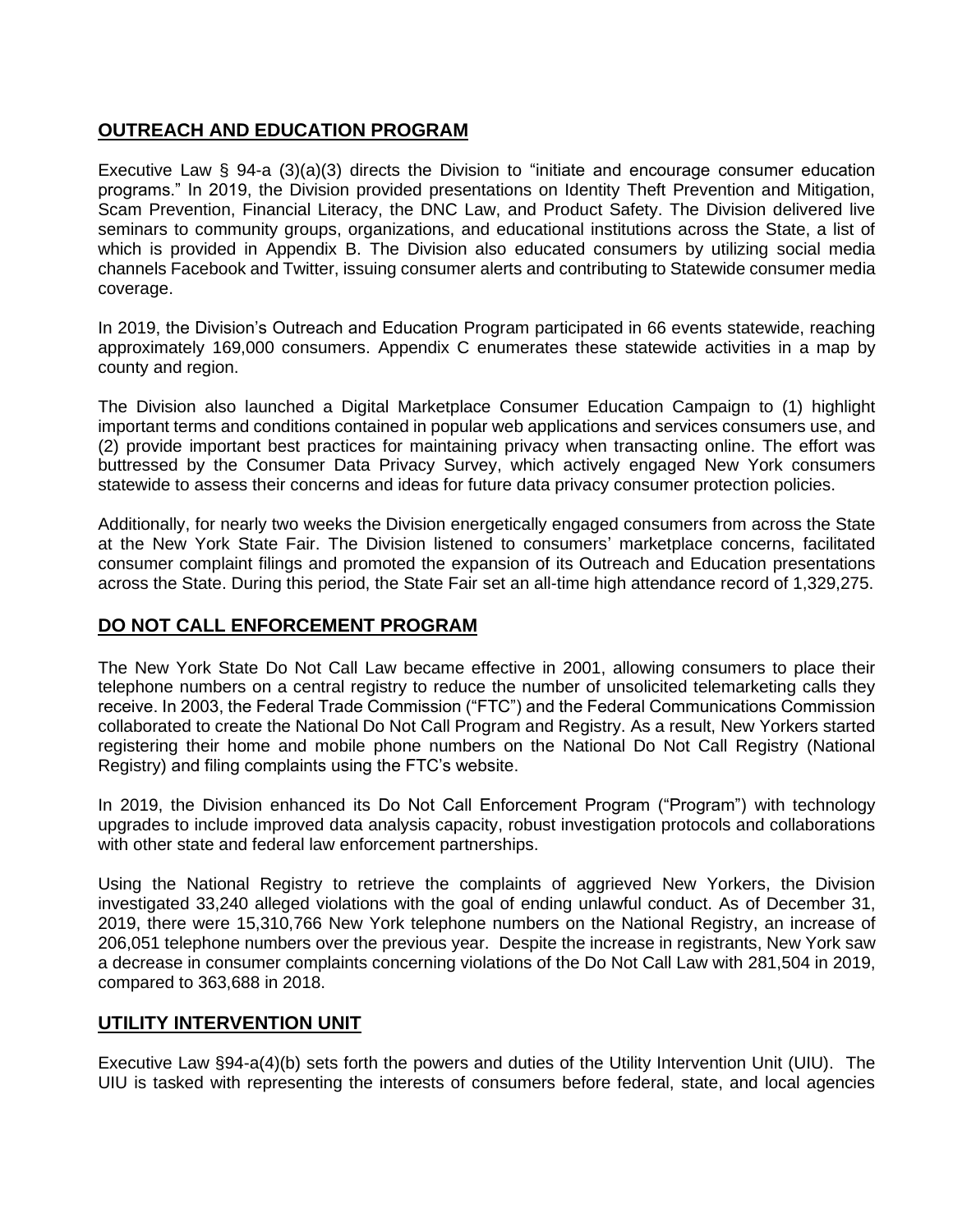engaged in the regulation of energy, water, and telecommunication services. UIU staff participate in cases before the Public Service Commission (PSC), the New York Independent System Operator (NYISO), and the Federal Energy Regulatory Commission (FERC) as well as several utility and energyrelated interagency working groups, task forces, and committees including the Low Income Forum on Energy Steering Committee, Home Energy Assistance Program Interagency Task Force, Natural Gas Reliability Advisory Group, National Association of State Utility Consumer Advocates, and sits as the Vice-Chairperson of the Targeted Accessibility Fund.

To fulfill this requirement, UIU staff have engaged in extensive analysis across multiple issue areas, including: electric and gas utility rate cases, with a specialized focus on rate design and revenue allocation; resource adequacy serving wholesale electricity markets; discount calculation methodology for low-income customers; rate design in evolving end-user markets; and proliferation of advanced meters across utility service territories. While this list is not exhaustive, the wide range of UIU's involvement in multiple proceedings, confidential settlement negotiations, and policy issues affecting consumers across the State provide a unique perspective and insight from which to advocate for financial equity and fairness for utility customers as consumers. This role has become more important during the implementation of significant and important policy changes relating to utility service in New York State.

During 2019, UIU participated in 22 PSC utility rate and policy proceedings, as noted in Appendix C. Participation in these proceedings involve extensive analysis of technical documents and data, the submission of witness/expert testimony and legal briefs, participation in confidential settlement negotiations and evidentiary hearings. The vast majority of UIU's efforts during this year focused on rate cases due to the scheduling of several concurrent cases that represented approximately 4.5 million electric customers and 6.2 million gas customers. In each of these rate proceedings, UIU advocated aggressively on behalf of consumers with the goal of limiting the utilities' proposed rate increases while considering policy implications to customers' rates, and focusing on customer service, cost of service, depreciation, revenue allocation, and rate design.

Utility rate cases are lengthy processes, generally an eleven-month process. The first four months focus on conducting discovery, analyzing responses, and developing testimony with experts. Often after rebuttal testimony is filed, the remainder of the months may be spent on settlement negotiations and drafting a joint proposal, evidentiary hearings, initial and reply briefs, etc. Below are examples of UIU's rate case participation in 2019.

- Consolidated Edison Company of New York, Inc.: Initial rate case filed on January 31, 2019; parties' direct and rebuttal testimony were subsequently due on May 24, 2019 and June 14, 2019, respectively. Negotiations began June 27, 2019 and continued over the course of 45 meetings, some lasting entire days, and concluded mid-October. A Joint Proposal was filed with the Commission and the PSC ruled on the case in its January 2020 session.
- KeySpan Long Island and Brooklyn Union Gas (d.b.a., National Grid): Initial rate case filed on April 30, 2019, with direct and rebuttal testimony by parties filed on August 30, 2019 and September 18, 2019. Negotiations began at the end of September but did not conclude in a negotiated joint proposal, and the case is advancing to evidentiary hearings in February 2020.
- New York State Gas and Electric and Rochester Gas & Electric: Initial rate case filed on May 20, 2019, with direct and rebuttal testimony filed on September 20, 2019 and October 15, 2019. Negotiations began in mid-November.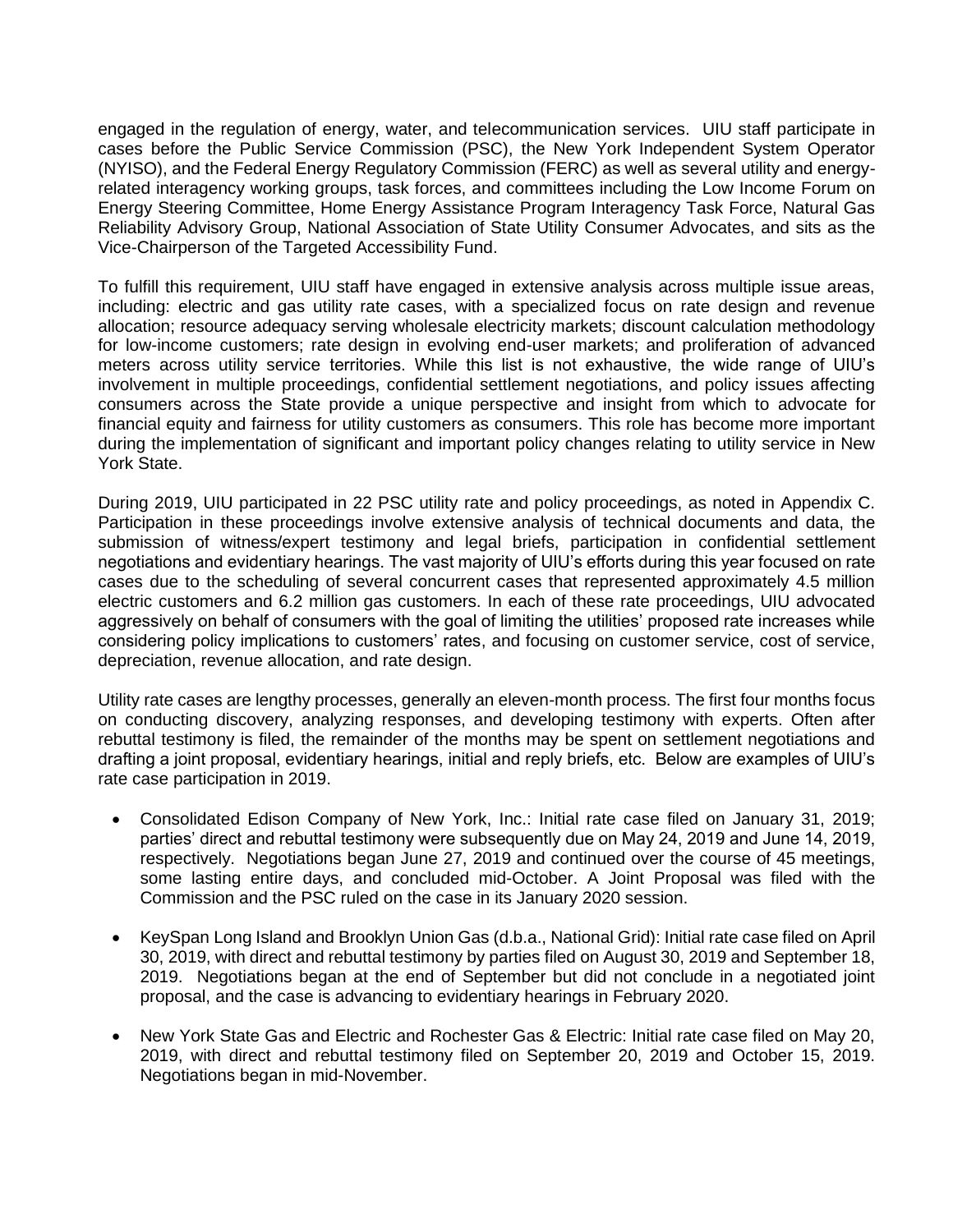Additionally, UIU continues to serve as the designated Statewide Consumer Advocate at the NYISO, which oversees the wholesale electricity markets in New York, and is a voting member on several of the NYISO's decision-making committees. In that role, UIU assists in developing rules and procedures that help to ensure that an adequate supply of reasonably priced electricity exists for consumers in the State.

#### **CONSUMER MARKETPLACE SAFETY**

#### *CHILDREN'S PRODUCT TESTING*

Executive Law § 94-a (3)(a)(11) grants the Division the power and duty to "conduct product research and testing and, where appropriate, contract with private agencies and firms for the performance of such services." In 2019, the Division conducted a child product safety testing campaign to ensure compliance with applicable New York State and federal safety standards. All testing was performed by a third-party Consumer Product Safety Commission ("CPSC") accredited laboratory.

A random sampling of 10 children's toys were tested for compliance with applicable New York State and Federal standards for the presence of lead and phthalates. Where appropriate, certain products among the sampling received mechanical hazards testing. Nine of the ten items tested compliant with applicable State and Federal standards.

A five-inch Fashion Doll imported by Greenbrier International (Chesapeake, VA) and sold by Dollar Tree (Amsterdam, NY) was found to contain more than 246 times the federally allowable limit of the chemical phthalate di-(2-ethylhexyl), also known as DEHP. The Division provided the results to the retailer, importer and CPSC, with a recommendation for the product to be removed from the stream of commerce. Dollar Tree responded by removing the product from its shelves.

The nine positive compliance results served as a safety assurance for the State's children's product consumers. Whereas, the one failure served as an important call for vigilance to continue to test children's products for hazards to keep the State marketplace safe for our children.

#### *CONSUMER PRODUCT SAFETY COMMISSION DESIGNEE ACTIVITIES*

The Division serves as the CPSC's New York State designee for product safety. Together, the Division and the CPSC work to promote product safety programs throughout the State. In this role, the Division conducted 22 recall effectiveness checks and 10 resale store safety education visits in 2019.

#### **CONCLUSION**

In 2019, the Division successfully carried out its numerous charges set forth in Executive Law 94 a. Whether mitigating harms that have occurred or educating consumers to prevent future harm, the Division serves to assist and protect consumers navigating the ever-changing marketplace.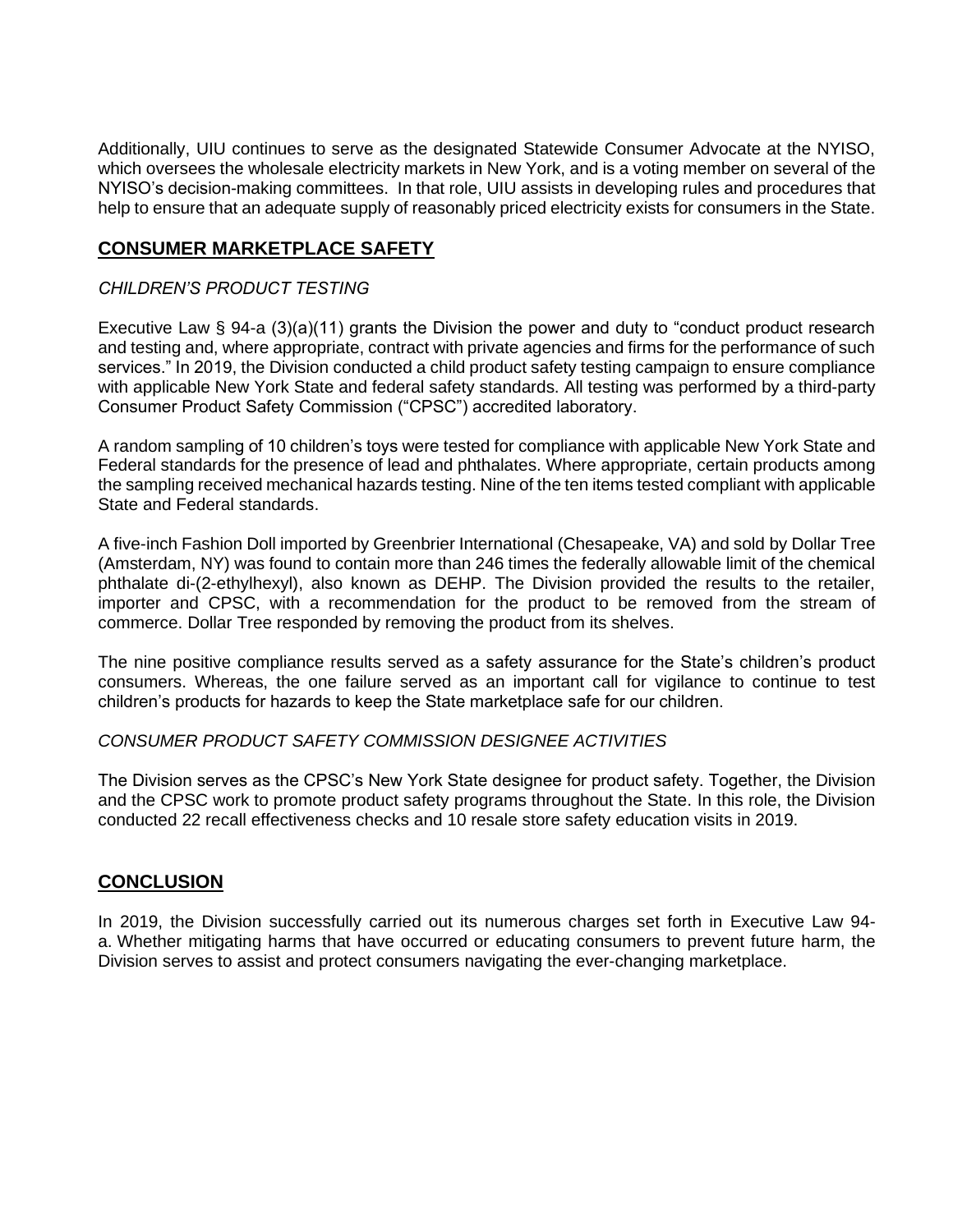## **APPENDIX A**

# **2019 Top Ten Categories of Consumer Assistance**

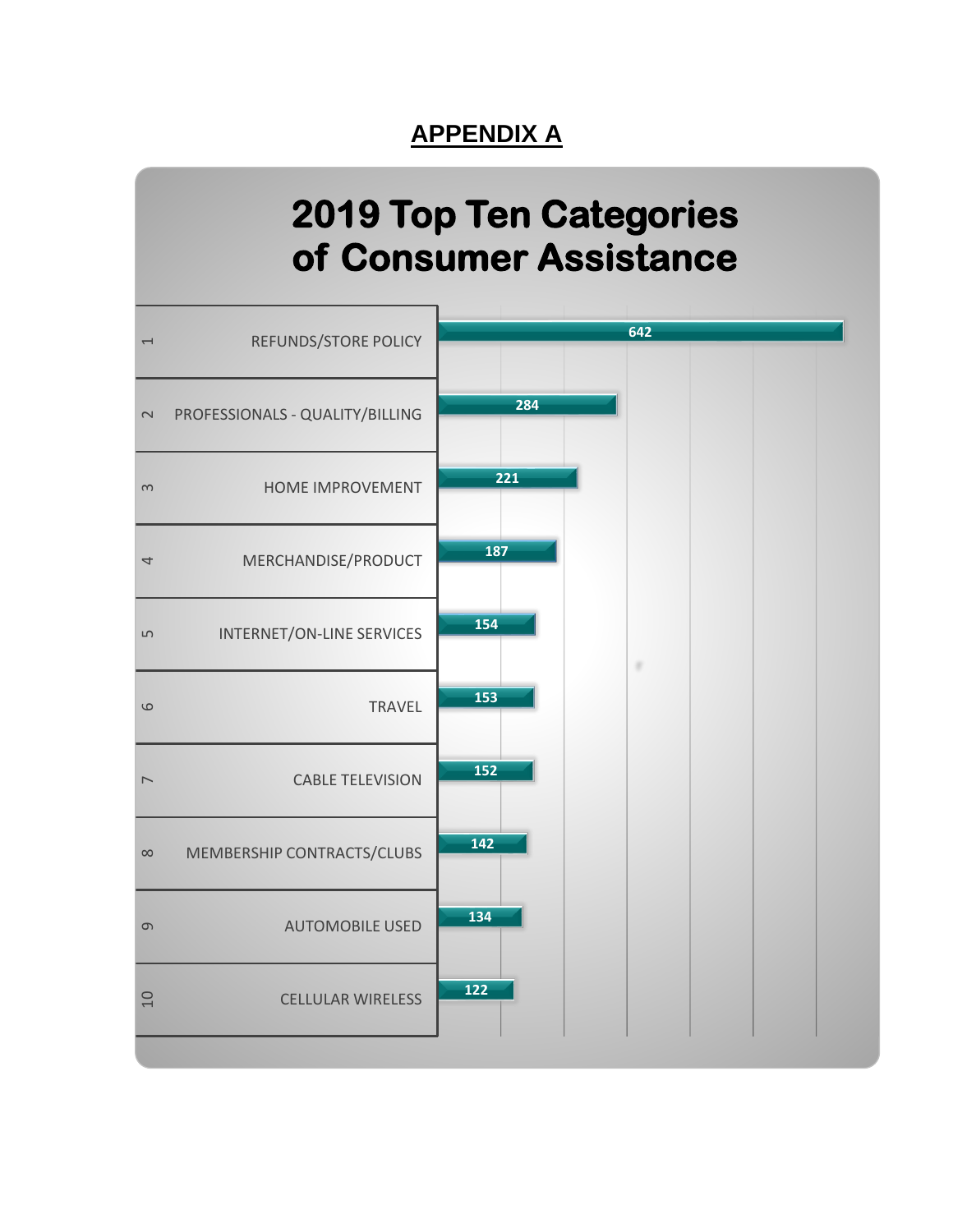### **APPENDIX B**

### **Division of Consumer Protection 2019 Outreach Events and Presentations**

#### **January**

1. Webinar to ONA Community Navigators – Statewide Topic: All DCP Educational Materials

#### **February**

- 2. NYS Winter Fair Onondaga County Topic: All DCP Educational Materials
- 3. Vision Urbana New York County Topic: Scam Prevention
- 4. NYS Association of Black and Puerto Rican Legislators 48th Annual Legislative Conference Albany County Topic: All DCP Educational Materials
- 5. Annual Conference of the Association of Towns of the State of New York New York County Topic: All DCP Educational Materials
- 6. Catholic Charities Community Services of Dutchess Dutchess County Topic: Scam Prevention
- 7. NYS Department of Labor Albany County Topic: Identity Theft and Scam Prevention
- 8. Center on Law and Information Policy (CLIP) at Fordham Law School New York County Topic: Data Privacy

#### **March**

- 9. Hannaford Kidz Expo Albany County Topic: Tip-Over Prevention
- 10. National Consumer Protection Week with the United States Postal Inspection Service New York County Topic: Safe Home in the Digital Age
- 11. SOMOS Albany Conference Albany County Topic: All DCP Educational Materials
- 12. Cumberland Packing Corporation Kings County Topic: Avoiding Scams
- 13. OnPoint for College at Onondaga Community College Onondaga County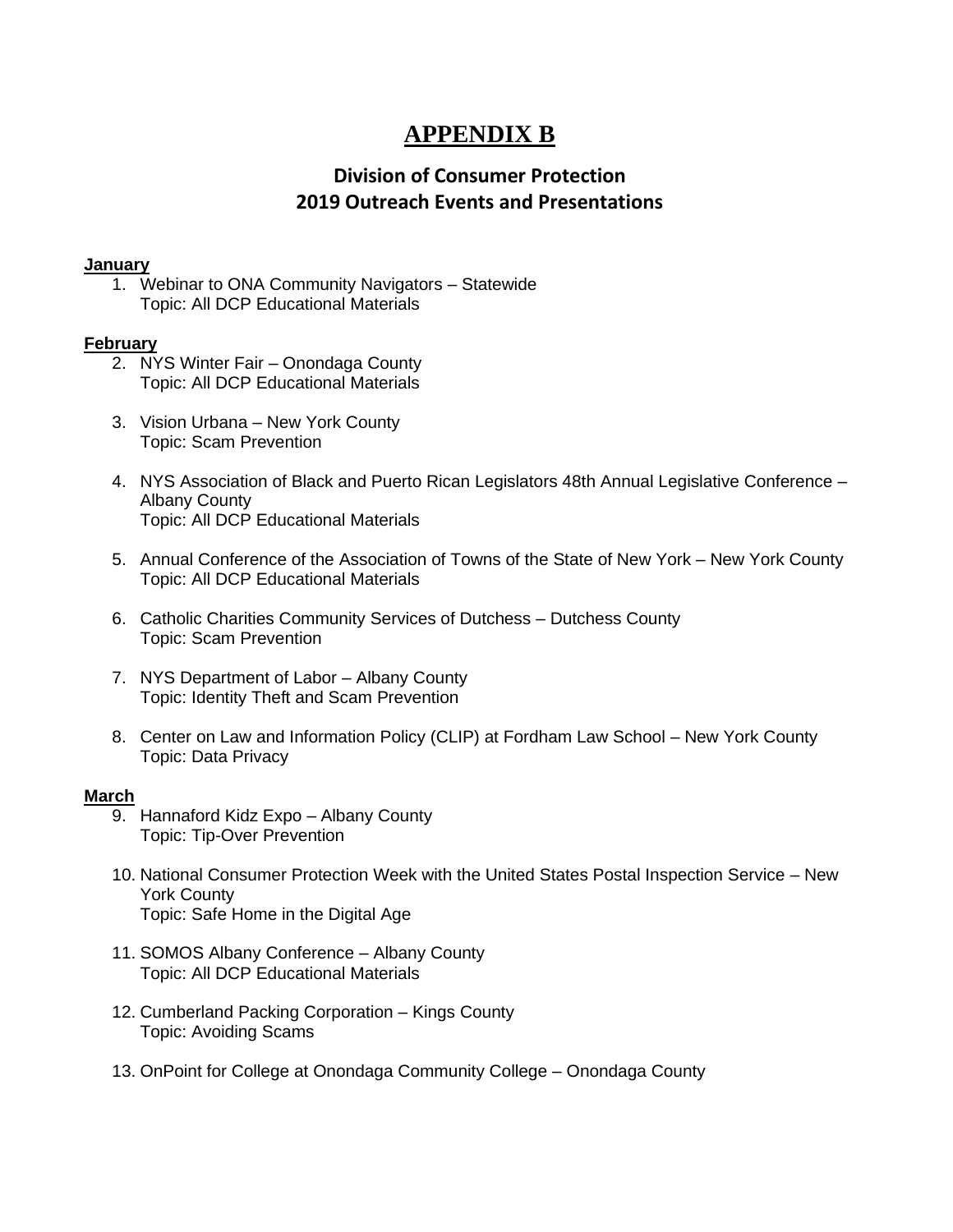Topic: Credit Management

14. OnPoint for College at Onondaga Community College – Onondaga County Topic: Credit Management

#### **April**

- 15. Jericho Road Community Health Center Erie County Topic: Tax Fraud and Avoiding Scams
- 16. Action for a Better Community Monroe County Topic: Avoiding Scams
- 17. Literacy Nassau Nassau County Topic: Avoiding Scams
- 18. Queens College Chapter of the New York Public Interest Research Group (NYPRIG) Queens **County** Topic: Credit Management
- 19. District 5 Family Resource Center New York County Topic: Internet Safety and Avoiding Scams
- 20. Catholic Charities, Immigration Legal Services/ONA Hotline New York County Topic: Avoiding Scams
- 21. Council Member Mathieu Eugene & Flatbush Beacon Program 11th Annual Community Health Fair – Kings County Topic: All DCP Educational Materials
- 22. Court Appointed Special Advocates for Children (CASA-NYC) New York County Topic: Avoiding Scams

#### **May**

- 23. NYS Assembly Member Carmen De La Rosa District Outreach, RAIN Inwood Neighborhood Senior Center – New York County Topic: Senior Scams
- 24. Community Library of DeWitt & Jamesville Onondaga County Topic: Scam Prevention
- 25. Civil Service Employees Association (CSEA) NYS Department of Transportation Local Presidents Conference – Warren County Topic: Identity Theft and Do Not Call Compliance
- 26. Cyber Protection Team Post Deployment Yellow Ribbon Event Schenectady County Topic: All DCP Educational Materials
- 27. NYS Department of Labor Albany Wellness Fair Albany County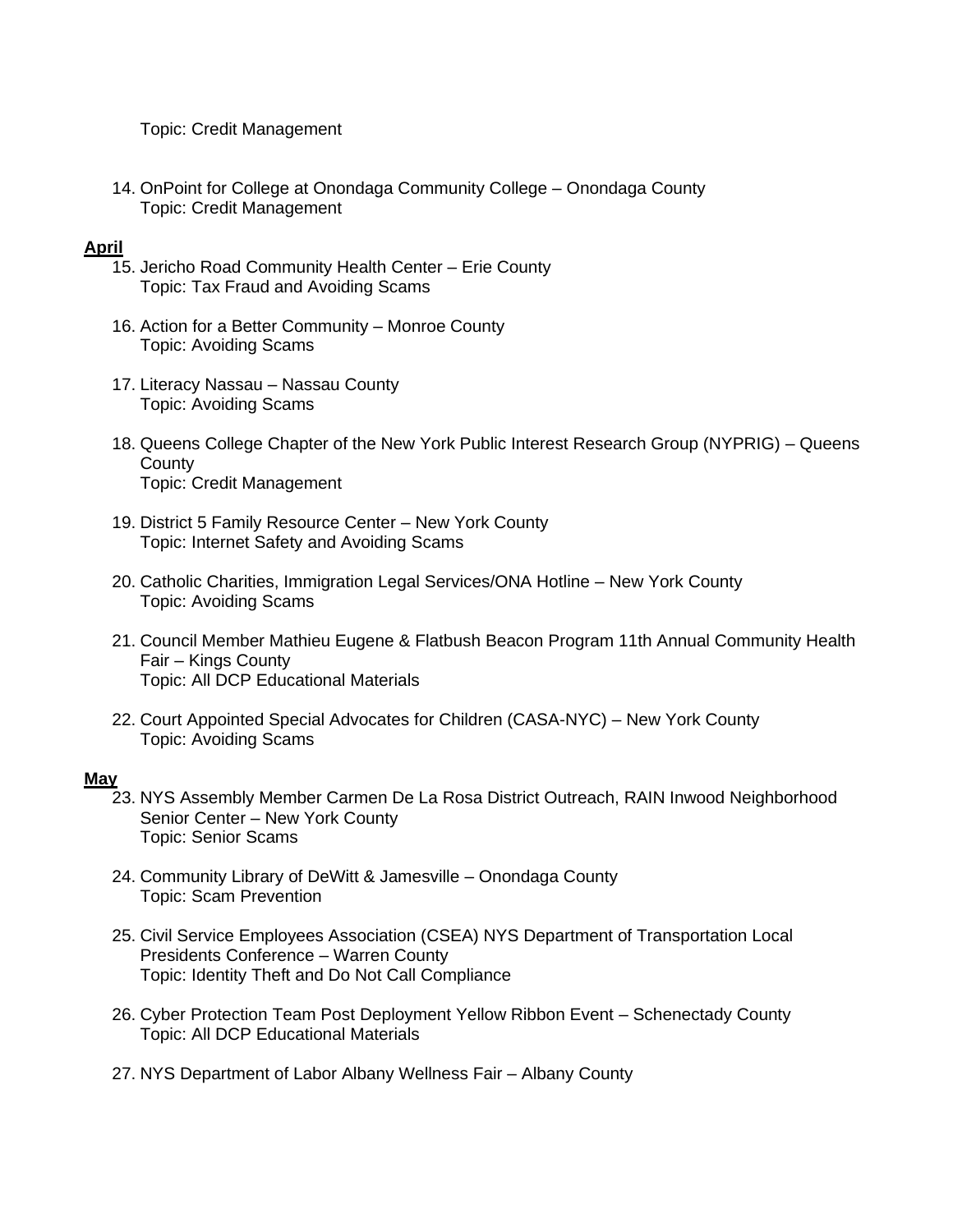Topic: All DCP Educational Materials

- 28. Patchogue-Medford Library Suffolk County Topic: Senior Scams
- 29. NYS Assembly Member Carmen De La Rosa District Outreach, Golden Era Senior Center New York County Topic: Senior Scams
- 30. Catholic Charities Community Services of Dutchess Dutchess County Topic: Scam Prevention
- 31. Civil Service Employees Association (CSEA) NYS Department of Corrections and Community Supervision (DOCCS) Local Presidents Conference – Essex County Topic: Identity Theft and Child Identity Theft
- 32. NYS Assembly Member Carmen De La Rosa District Outreach, ARC XVI Senior Center New York County Topic: Senior Scams
- 33. NYS Assembly Member Carmen De La Rosa District Outreach, STAR Senior Center New York **County** Topic: Senior Scams
- 34. Neighbors Link Westchester County Topic: Child Safety
- 35. Catholic Charities Community Services of Dutchess Dutchess County Topic: Scams Prevention
- 36. NYS Assembly Member Carmen De La Rosa District Outreach, Riverstone Senior Center New York County Topic: Senior Scams

#### **June**

- 37. U.S. Committee for Refugees and Immigrants (ONA Opportunity Center) Albany County Topic: Scams Targeting Immigrants
- 38. Action for a Better Community Monroe County Topic: Scam Prevention
- 39. Cypress Hills Child Care Corporation Annual Health Fair Kings County Topic: Child Identity Theft and all DCP Educational Materials
- 40. Mercy Center Bronx County Topic: Child Identity Theft and Scam Prevention
- 41. NYS Department of Labor Rensselaer County Topic: Identity Theft Prevention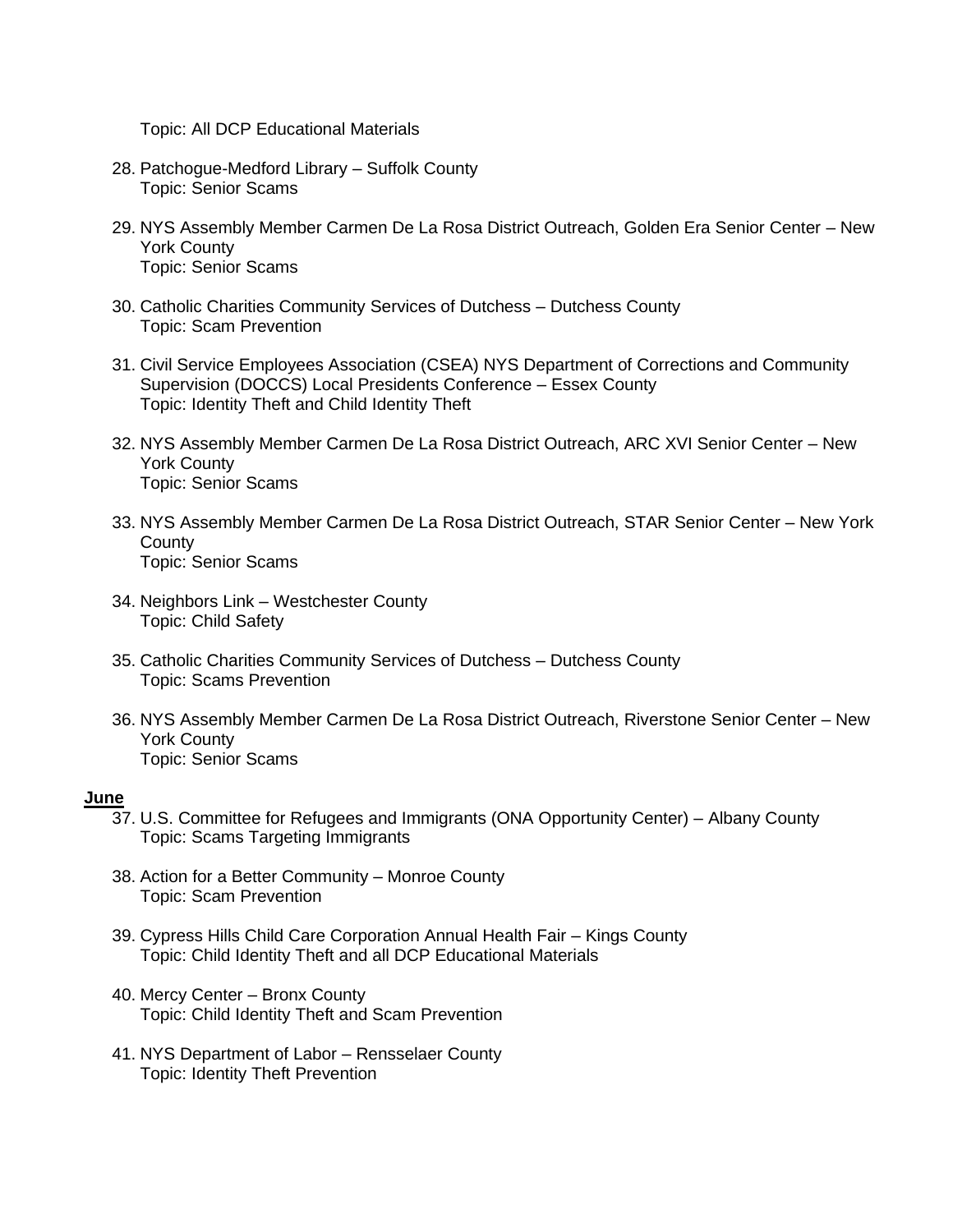- 42. Council of Peoples Organization (COPO) Kings County Topic: Scam Prevention
- 43. Boardwalk Bash, a Health Information Fair for Seniors and Family with Assembly Member Nicole Malliotakis – Richmond County Topic: Senior Scams and all DCP Educational Materials
- 44. NYS Assembly Member Jo Anne Simon Annual Senior Resource Fair Kings County Topic: Senior Scams and all DCP Educational Materials
- 45. Parkchester Health Expo Bronx County Topic: All DCP Educational Materials

#### **July**

- 46. NYS Senator Brad Hoylman Second Annual Senior Resource Fair New York County Topic: Senior Scams and all DCP Educational Materials
- 47. NYS Office of Children and Family Services, Child Fatality Review Team Annual Conference Albany County Topic: Child Safety
- 48. Court Appointed Special Advocates for Children (CASA-NYC) New York County Topic: Credit Monitoring

#### **August**

- 49. Seaview Development Corporation Richmond County Topic: Senior Scams
- 50. Bergen House Kings County Topic: All DCP Educational Materials
- 51. La Guelaguetza de Poughkeepsie Dutchess County Topic: All DCP Educational Materials
- 52. New York State Fair Onondaga County Topic: All DCP Educational Materials

#### **September**

- 53. NYC Safe Kids Coalition Quarterly Meeting New York County Topic: All DCP Educational Materials
- 54. NYS Department of Transportation: Fall Safety Meeting Schoharie County Topic: All DCP Educational Materials
- 55. VI Feria de Servicios para Colombianos en Nueva York New York County Topic: All DCP Educational Materials
- 56. NYC Safe Kids Coalition Safety Week at NY Presbyterian Hospital of Queens Queens County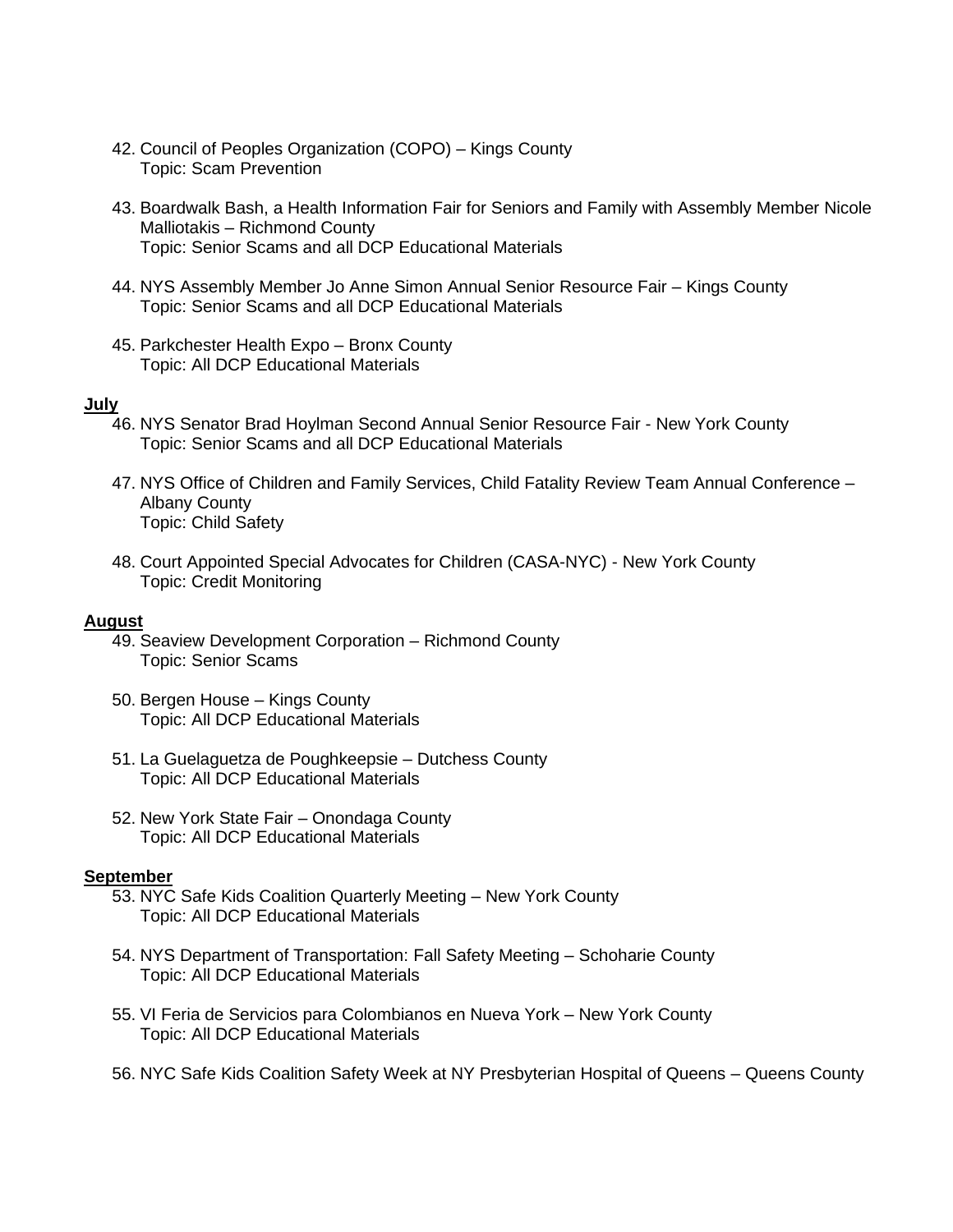Topic: Child Identity Theft and all DCP Educational Materials

- 57. NYC Safe Kids Coalition Safety Week at Bellevue Hospital New York County Topic: Child Identity Theft and all DCP Educational Materials
- 58. NYC Safe Kids Coalition Safety Week at Maimonides Medical Center Kings County Topic: Child Identity Theft and all DCP Educational Materials

#### **October**

- 59. NYS Senator Kevin Thomas Senior Health Fair Nassau County Topic: Senior Scams and all DCP Educational Materials
- 60. NYS Senator John Brooks Golden Gathering Nassau County Topic: Senior Scams and all DCP Educational Materials
- 61. NYS Senator John Brooks Golden Gathering Suffolk County Topic: Senior Scams and all DCP Educational Materials
- 62. AW Becker Elementary School Albany County Topic: Child Consumers and all DCP Educational Materials
- 63. Schenectady County Public Library Schenectady County Topic: Identity Theft and Scam Prevention
- 64. NYS Office of Mental Health and NYS Office for People with Developmental Disabilities Albany **County** Topic: Identity Theft and Scam Prevention

#### **November**

65. Middle Country Public Library – Suffolk County Topic: Senior Scams

#### **December**

66. Chinese-American Planning Council, Inc. at Brooklyn Community Services – Kings County Topic: Child Identity Theft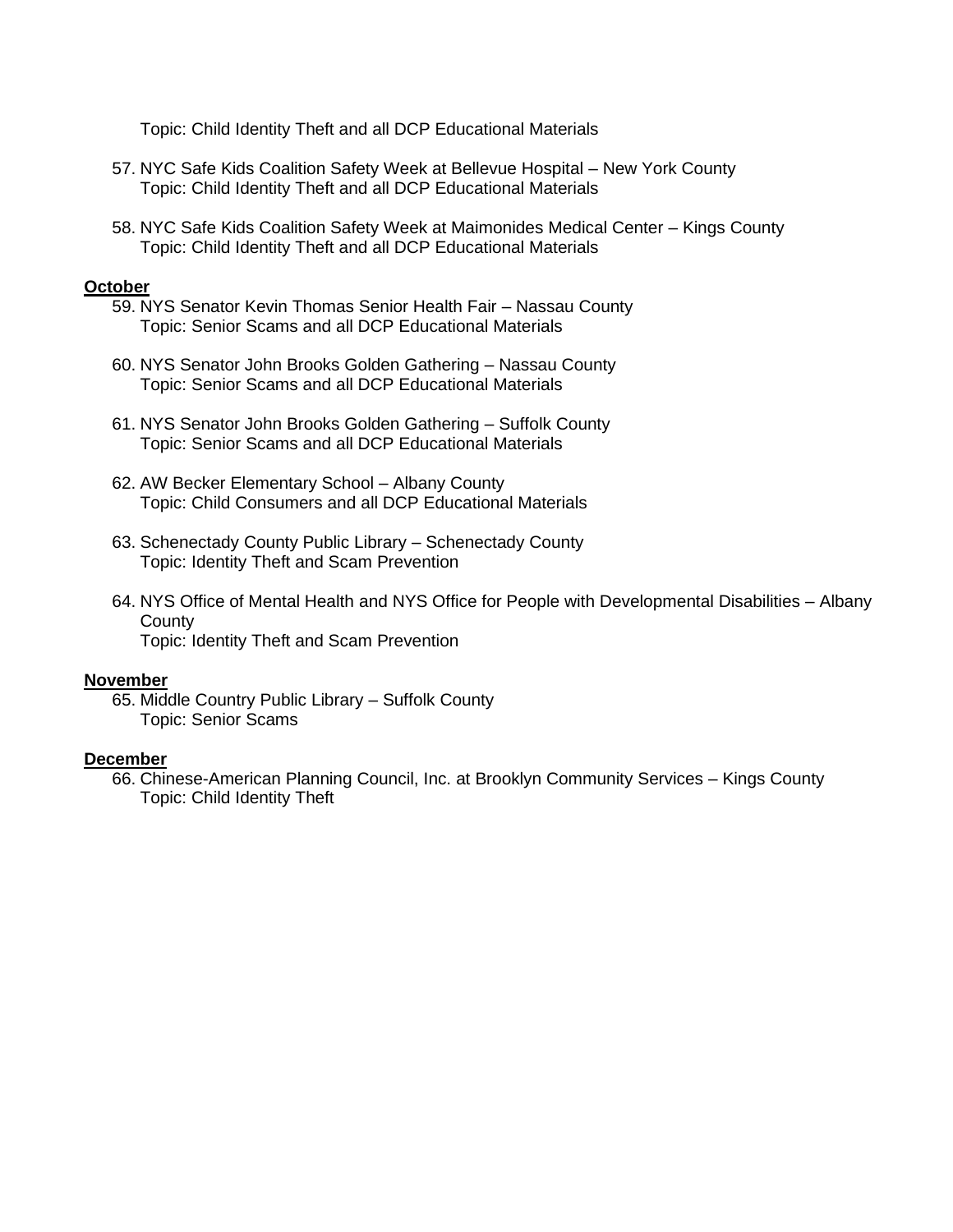### **APPENDIX C**

### **Division of Consumer Protection 2019 Outreach Events and Presentations**

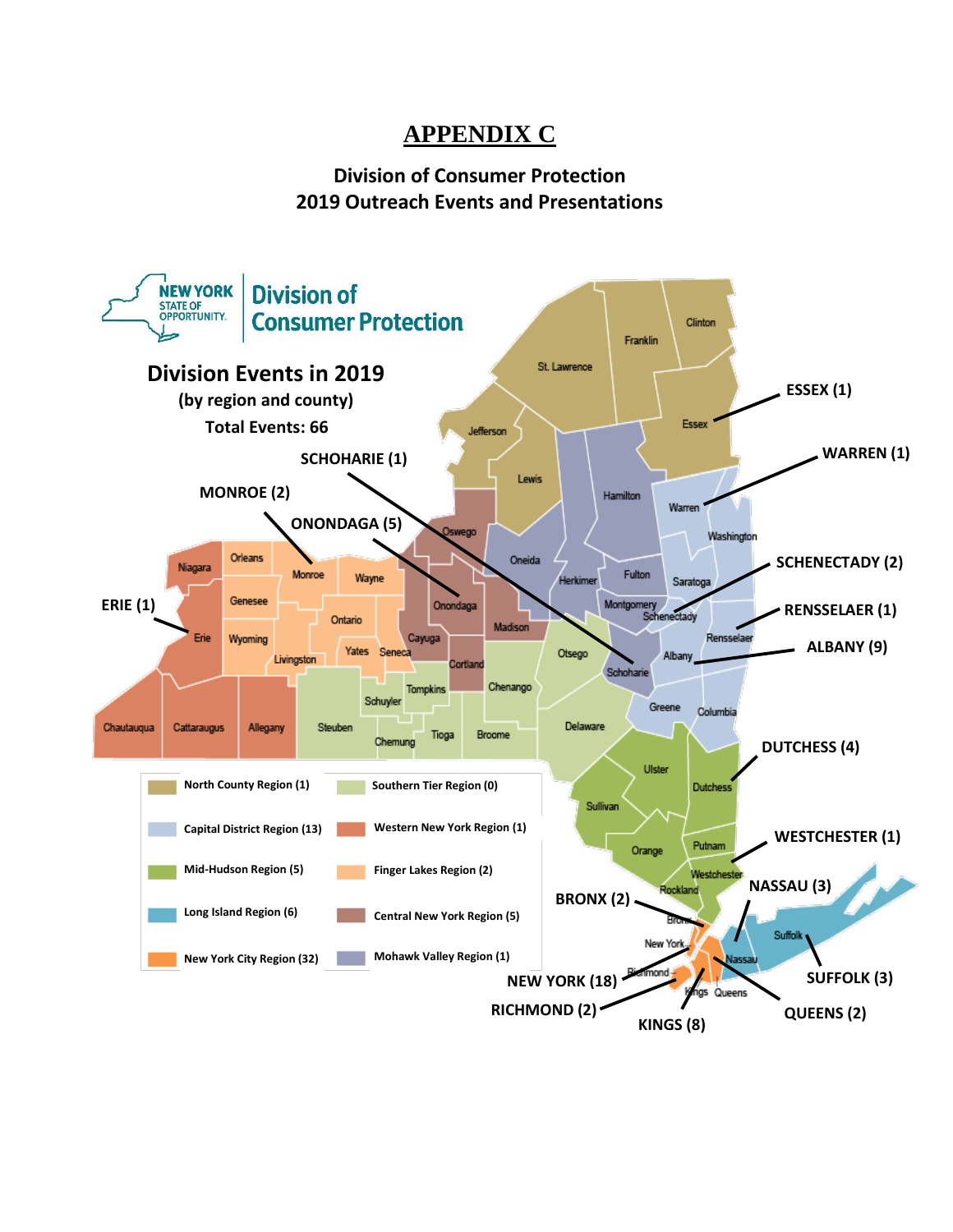# **Appendix D**

### **Utility Intervention Unit 2019 Utility Rate Cases & PSC Proceedings**

| Case #                   | <b>Company</b>                                                         | <b>Case Description</b>                                                                                                                                                                                                                                                                                                 | Category    |
|--------------------------|------------------------------------------------------------------------|-------------------------------------------------------------------------------------------------------------------------------------------------------------------------------------------------------------------------------------------------------------------------------------------------------------------------|-------------|
| 19-E-0380 &<br>19-G-0381 | RG&E                                                                   | Proceeding on Motion of the Commission as to the<br>Rates, Charges, Rules and Regulations of Rochester Gas<br>and Electric Corporation for Electric Service                                                                                                                                                             | Rate Case   |
| 19-E-0378 &<br>19-G-0379 | <b>NYSEG</b>                                                           | Proceeding on Motion of the Commission as to the<br>Rates, Charges, Rules and Regulations of New York State<br>Electric & Gas Corporation for Gas Service                                                                                                                                                               | Rate Case   |
| 19-M-0350                | Niagara Mohawk/<br>KEDNY/KEDLI                                         | Petition of Niagara Mohawk Power Corporation d/b/a<br>National Grid; The Brooklyn Union Gas Company d/b/a<br>National Grid NY; and KeySpan Gas East Corp. d/b/a<br>National Grid for Authorization to Adjust the Annual<br><b>Calculation of Discount Amounts</b>                                                       | Petition    |
| 19-M-0265                | <b>NYSERDA</b>                                                         | In the Matter of a Program to Encourage Clean Energy in<br>Westchester County Pursuant to Public Service Law<br>Section 74-a                                                                                                                                                                                            | Plan        |
| 19-G-0309 &<br>19-G-0310 | KEDNY/KEDLI                                                            | Proceeding on Motion of the Commission as to the<br>Rates, Charges, Rules and Regulations of The Brooklyn<br>Union Gas Company and KeySpan Gas East Corp. d/b/a<br>National Grid NY for Gas Service                                                                                                                     | Rate Case   |
| 19-E-0065 &<br>19-G-0066 | Con Edison                                                             | Proceeding on Motion of the Commission as to the<br>Rates, Charges, Rules and Regulations of Consolidated<br>Edison Company of New York, Inc. for Electric and Gas<br>Service                                                                                                                                           | Rate Case   |
| 18-C-0497                | TracFone/<br>Virgin Mobile/<br>i-wireless/<br><b>Buffalo-Lake Erie</b> | Wireless Providers Petitions for Participation in Targeted<br>Accessibility Fund (TAF)                                                                                                                                                                                                                                  | Petition    |
| 18-G-0140                | St. Lawrence Gas                                                       | Joint Petition of Liberty Utilities Co. and St. Lawrence<br>Gas Company, Inc. for Approval, Pursuant to Section 70<br>of the PSL, of the Acquisition of St. Lawrence Gas<br>Company, Inc. by Liberty Utilities Co. and for Approval,<br>Pursuant to Section 69 of the PSL, of the Issuance of<br>Long-Term Indebtedness | Merger Case |
| 18-G-0133                | St. Lawrence Gas                                                       | Proceeding on Motion of the Commission as to the<br>Rates, Charges, Rules and Regulations of St. Lawrence<br>Gas Company Inc. for Gas Service                                                                                                                                                                           | Rate Case   |